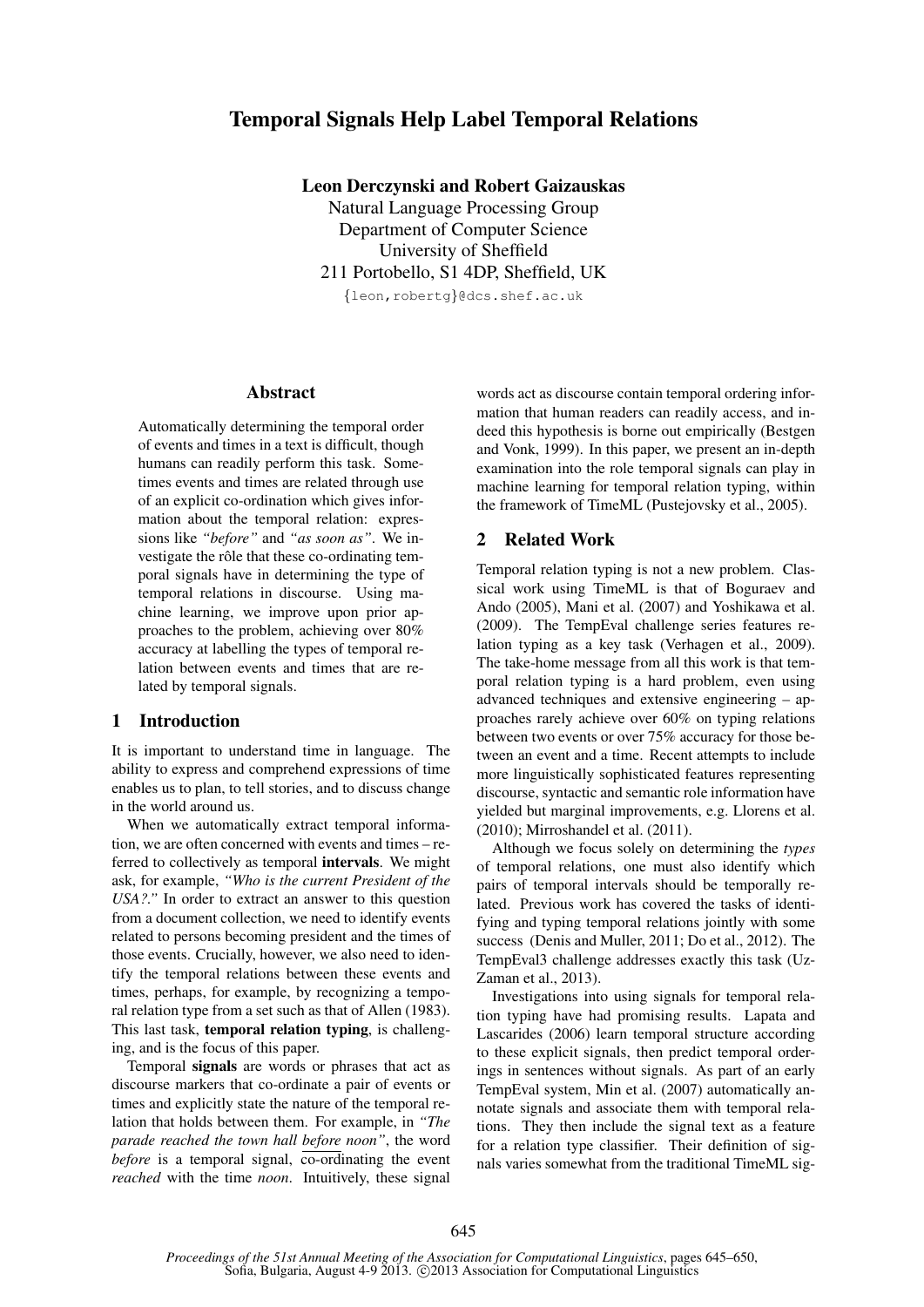|                                   | <b>Event-event relations</b> |           |          | <b>Event-time relations</b> |           |          |
|-----------------------------------|------------------------------|-----------|----------|-----------------------------|-----------|----------|
|                                   | Non-signalled                | Signalled | Overall  | Non-signalled               | Signalled | Overall  |
| Baseline most-common-class        | 41.4%                        | 57.4%     | $43.0\%$ | $49.2\%$                    | 51.6%     | $49.6\%$ |
| Maxent classifier                 | 57.7%                        | 58.6%     | 57.8%    | $81.4\%$                    | 59.6%     | 77.3%    |
| <i>Error reduction</i>            | 27.8%                        | $2.74\%$  | $25.4\%$ | 64.5%                       | $16.4\%$  | 55.5%    |
| Sample size (number of relations) | 3 1 7 9                      | 343       | 3.522    | 2 2 9 9                     | 529       | 2828     |

Table 1: Relation typing performance using the base feature set, for relations with and without a temporal signal.

nal definition, as they include words such as *reporting* which would otherwise be annotated as an event. The system achieves a 22% error reduction on a simplified set of temporal relation types.

Later, Derczynski and Gaizauskas (2010) saw a 50% error reduction in assignment of relation types on signalled relation instances from introducing simple features describing a temporal signal's interaction with the events or times that it co-ordinates. The features for describing signals included the signal text itself and the signal's position in the document relative to the intervals it co-ordinated. This led to a large increase in relation typing accuracy to 82.19% for signalled eventevent relations, using a maximum entropy classifier.

Previous work has attempted to linguistically characterise temporal signals (Brée et al., 1993; Derczynski and Gaizauskas, 2011). Signal phrases typically fall into one of three categories: monosemous as temporal signals (e.g. *"during"*, *"when"*); bisemous as temporal or spatial signals (e.g. *"before"*); or polysemous with the temporal sense a minority class (e.g. *"in"*, *"following"*). Further, a signal phrase may take two arguments, though its arguments need not be in the immediate content and may be anaphoric. We leave the task of automatic signal annotation to future work, instead focusing on the impact that signals have on temporal relation typing.

Our work builds on previous work by expanding the study to include relations other than just event-event relations, by extending the feature set, by doing temporal relation labelling over a more carefully curated version of the TimeBank corpus (see below), and by providing detailed analysis of the performance of a set of labelling techniques when using temporal signals.

## 3 Experimental Setup

We only approach the relation typing task, and we use existing signal annotations – that is, we do not attempt to automatically identify temporal signals.

The corpus used is the signal-curated version of TimeBank (Pustejovsky et al., 2003). This corpus, TB $sig<sub>1</sub><sup>1</sup>$  adds extra events, times and relations to Time-Bank, in an effort to correct signal under-annotation in the original corpus (Derczynski and Gaizauskas, 2011). Like the original TimeBank corpus, it comprises 183 documents. In these, we are interested only in the temporal relations that use a signal. There are 851 signals annotated in the corpus, co-ordinating 886 temporal relations (13.7% of all). For comparison, TimeBank has 688 signal annotations which co-ordinate 718 temporal relations (11.2%).

When evaluating classifiers, we performed 10-fold cross-validation, keeping splits at document level. There are only 14 signalled time-time relations in this corpus, which is not enough to support any generalizations, and so we disregard this interval type pairing.

As is common with statistical approaches to temporal relation typing, we also perform relation folding; that is, to reduce the number of possible classes, we sometimes invert argument order and relation type. For example, A BEFORE B and B AFTER A convey the same temporal relation, and so we can remove all AF-TER-type relations by swapping their argument order and converting them to BEFORE relations. This lossless process condenses the labels that our classifier has to distinguish between, though classification remains a multi-class problem.

We adopt the base feature set of Mani et al. (2007), which consists mainly of TimeML event and time annotation surface attributes. These are, for events: class, aspect, modality, tense, polarity, part of speech; and, for times: value, type, function in document, mod, quant. To these are added same-tense and same-aspect features, as well as the string values of events/times.

The feature groups we use here are:

- Base The attributes of TimeML annotations involved (includes tense, aspect, polarity and so on as above), as with previous approaches.
- Argument Ordering Two features: a boolean set if both arguments are in the same sentence (as in Chambers et al. (2007)), and the text order of argument intervals (as in Hepple et al. (2007)).
- Signal Ordering Textual ordering is important with temporal signals; compare *"You walk before you run"* and *"Before you walk you run"*. We add features accounting for relative textual position of signal and arguments as per Derczynski and Gaizauskas (2010). To these we add a feature reporting whether the signal occurs in first, last, or mid-sentence position, and features to indicate whether each interval is in the same sentence as the signal.
- Syntactic We add syntactic features: following Bethard et al. (2007), the lowest common constituent label between each argument and

<sup>&</sup>lt;sup>1</sup>See http://derczynski.com/sheffield/resources/tb\_sig.tar.bz2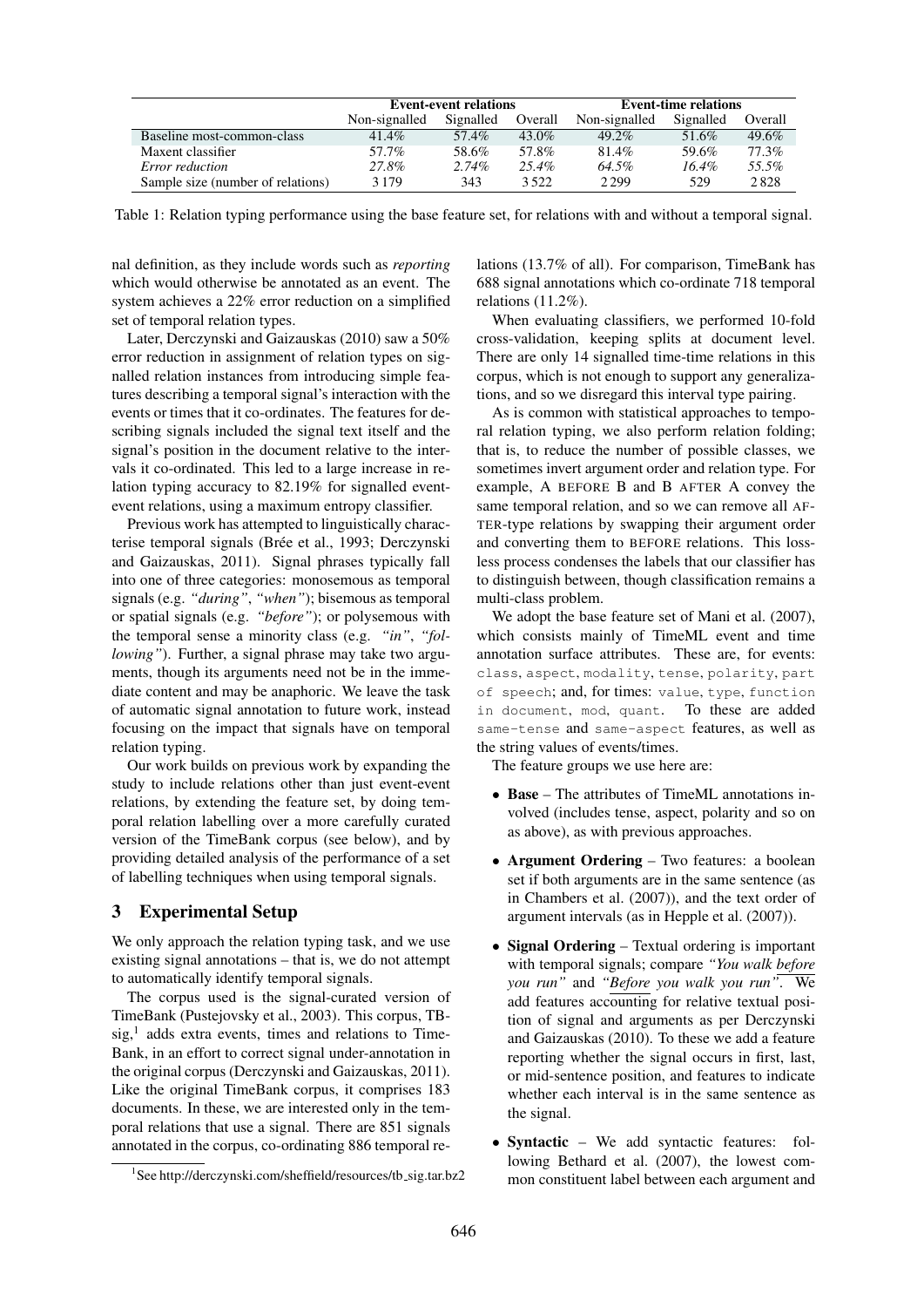| <b>Features</b> | <b>Classifier</b>           | <b>Event-event accuracy</b> | <b>Event-time accuracy</b> |
|-----------------|-----------------------------|-----------------------------|----------------------------|
| N/A             | Baseline most-common-class  | 57.4%                       | 51.6%                      |
| Base            | Baseline maximum entropy    | 58.6%                       | 59.6%                      |
| DG2010          | Maximum entropy             | 72.6%                       | 72.4%                      |
|                 | Random forest               | 76.7%                       | 78.6%                      |
| All             | Adaptive boosting           | 70.4%                       | 73.0%                      |
|                 | Naïve Bayes                 | 73.8%                       | 71.5%                      |
|                 | Maximum entropy             | 75.5%                       | 78.1%                      |
|                 | Linear SVC / Crammer-Singer | 79.3%                       | 75.6%                      |
|                 | Linear SVC                  | 80.7%                       | 77.1%                      |
|                 | Random forest               | 80.8%                       | 80.3%                      |

Table 2: Results at temporal relation typing over TB-sig, for relations that use a temporal signal

the signal; following Swampillai and Stevenson (2011), the syntactic path from each argument to the signal, using a top-level ROOT node for cross-sentence paths; and three features indicating whether there is a temporal function tag  $(-TMP)$ between each of the intervals or the signal to the root note. These features are generated using the Stanford parser (Klein and Manning, 2003) and a function tagger (Blaheta and Charniak, 2000).

- Signal Text We add the signal's raw string, as well as its lower-case version and its lemma.
- **DCT** For event-time relations, whether the time expression also functions as the document's creation timestamp.

Collectively, these feature groups comprise the All feature set. For comparison, the feature set we reported in previous work (Derczynski and Gaizauskas, 2010) is also included, labeled DG2010. This set contains the base and the signal ordering feature groups only, plus a single signal feature for the signal raw string.

Using these feature representations we trained multinomial naïve Bayes (Rennie et al., 2003), maximum entropy (Daumé III, 2008), adaptive boosting (Freund and Schapire, 1997; Zhu et al., 2009), multi-class SVM (Crammer and Singer, 2002; Chang and Lin,  $2011$ ) and random forest<sup>2</sup> (Breiman, 2001) classifiers via Scikit-learn (Pedregosa et al., 2011).

We use two baselines: most-common-class and a model trained with no signal features. We also introduce two measures replicating earlier work: one using the DG2010 features and the classifier used in that work (maximum entropy), and another using the DG2010 features with the best-performing classifier under our All feature set, in order to see if performance changes are due to features or classifier.

Classifiers were evaluated by determining if the class they output matched the relation type in TB-sig. Results are given in Table 2. For comparison with the general case, i.e. for both signalled and non-signalled temporal relation instances, we list performance with a maximum entropy classifier and the base feature set





Figure 1: Effect of training data size on relation typing performance.

on TB-sig's temporal relations. Results are in Table 1. These are split into those that use a signal and those that do not, though no features relaying signal information are included.

In order to assess the adequacy of the dataset in terms of size, we also examined performance using a maximum entropy classifier learned from varying subproportions of the training data. This was measured over event-event relations, using all features. Results are given in Figure 1. That performance appears to stabilise and level off indicates that the training set is of sufficient size for these experiments.

## 4 Analysis

The results in Table 2 echo earlier findings and intuition: temporal signals are useful in temporal relation typing. Results support that signals are not only helpful in event-event relation typing but also event-time typing. For comparison, inter-annotator agreement across all temporal relation labels, i.e. signalled and nonsignalled relations, in TimeBank is 77%.

Using the maximum entropy classifier, our approach gives a 2.9% absolute performance increase over the DG2010 feature set for event-event relations (10.6% error reduction) and a 5.7% absolute increase for eventtime relations (20.7% error reduction). Random forests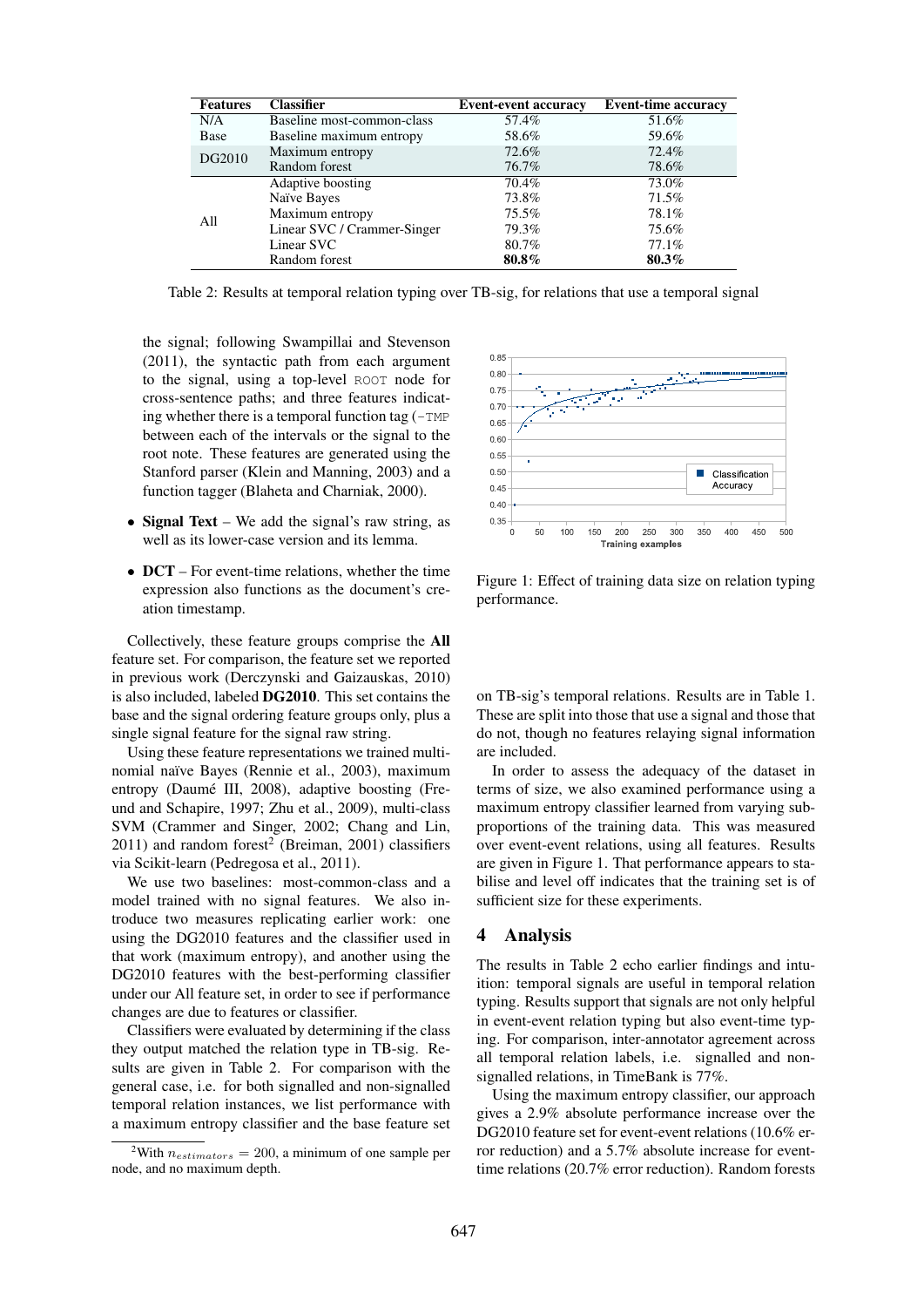| <b>Feature</b> sets           | <b>Evt-evt</b> | <b>Evt-time</b> |
|-------------------------------|----------------|-----------------|
| All                           | 80.8%          | 80.3%           |
| All-argument order            | 80.8%          | 78.3%           |
| All-signal order              | 79.0%          | 77.5%           |
| All-syntax                    | 79.2%          | 79.6%           |
| All-signal text               | 70.8%          | 72.7%           |
| All-DCT                       | 79.9%          | 79.4%           |
| <b>Base</b>                   | 54.2%          | 53.9%           |
| Base+argument order           | 56.8%          | 60.1%           |
| Base+signal order             | 59.7%          | 65.0%           |
| Base+syntax                   | 70.0%          | 71.0%           |
| Base+signal text              | $75.5\%$       | 66.3%           |
| Base+DCT                      | 54.2%          | 53.9%           |
| Base+signal text+signal order | 80.4%          | 76.9%           |
| Base+signal text+syntax       | 79.0%          | 74.1%           |
| Base+arg order+signal order   | 77.8%          | 75.2%           |

Table 3: Relation typing accuracy based on various feature combinations, using random forests. Bold figures indicate the largest performance change.

offer better performance under both feature sets, with the extended features achieving notable error reduction over DG2010 – 17.6% for event-event, 7.9% for eventtime relations. Linear support vector classification provided rapid labelling and comparable performance for event-event relations but was accuracy was not as good as random forests for event-time relation labelling.

Note, figures reported earlier in Derczynski and Gaizauskas (2010) are not directly comparable to the DG2010 figures reported here, as here we are using the better-annotated TB-sig corpus, which contains a larger and more varied set of temporal signal annotations.

Although we are only examining the 13.7% of temporal relations that are co-ordinated with a signal, it is important to note the performance of conventional classification approaches on this subset of temporal relations. Specifically, the error reduction relative to the baseline that is achieved without signal features is much lower on relations that use signals than on nonsignalled relations (Table 1). Thus, temporal relations that use a signal appear to be more difficult to classify than other relations, unless signal information is present in the features. This may be due to differences in how signals are used by authors. One explanation is that signals may be used in the stead of temporal ordering information in surrounding discourse, such as modulations of dominant tense or aspect (Derczynski and Gaizauskas, 2013).

Unlike earlier work using maxent, we experiment with a variety of classifiers, and find a consistent improvement in temporal relation typing using signal features. With the notable exception of adaptive boosting, classifiers with preference bias (Liu et al., 2002) – AdaBoost, random trees and SVC – performed best in this task. Conversely, those tending toward the independence assumption (naïve Bayes and maxent) did not capitalise as effectively on the training data.

| <b>Features</b>                | Evt-evt | <b>Evt-time</b> |
|--------------------------------|---------|-----------------|
| All                            | 80.8%   | 80.3%           |
| All-signal text                | 70.8%   | 72.7%           |
| All-signal text-argument order | 70.7%   | 72.2%           |
| All-signal text-signal order   | 69.5%   | 71.2%           |
| All-signal text-syntax         | 59.5%   | 69.0%           |
| All-signal text-DCT            | 70.8%   | 72.8%           |

Table 4: Feature ablation without signal text features. Bold figures indicate largest performance change.

We also investigated the impact of each feature group on the best-performing classifier (random forests with  $n = 200$ ) through feature ablation. Results are given in Table 3. Ablation suggested that the signal text features (signal string, lower case string, head word and lemma) had most impact in event-event relation typing, though were second to syntax features in event-time relations. Removing other feature groups gave only minor performance decreases.

We also experimented with adding feature groups to the base set one-by-one. All but DCT features gave above-baseline improvement, though argument ordering features were not very helpful for event-event relation typing. Signal text features gave the strongest improvement over baseline for event-event relations, but syntax gave a larger improvement for event-time relations. Accordingly, it may be useful to distinguish between event-event and event-time relations when extracting temporal information using syntax (c.f. the approach of Wang et al. (2010)).

A strong above-baseline performance was still obtained even when signal text features were removed, which included the signal text itself. This was interesting, as signal phrases can indicate quite different temporal orderings (e.g. *"Open the box while it rains"* vs. *"Open the box before it rains"*, and the words used are typically critical to correct interpretation of the temporal relation. Further, the model is able to generalise beyond particular signal phrase choices. To investigate further, we examined the performance impact of each group sans "signal text" features (Table 4). In this case, removing the syntactic features had the greatest (negative) impact on performance, though the absolute impact on event-event relations (a drop of 11.3%) was far lower than that on event-time relations (3.7%).

To examine helpful features, we trained a maxent classifier on the entire dataset and collected feature:value pairs. These were then ranked by their weight. The ten largest-weighted pairings for eventevent relations (the hardest problem in overall temporal relation typing) are given in Table 5. Prefixes of 1- and 2- correspond to the two interval arguments (events). Negative values are those where the presence of a particular feature:value pair suggests the mentioned class is not applicable.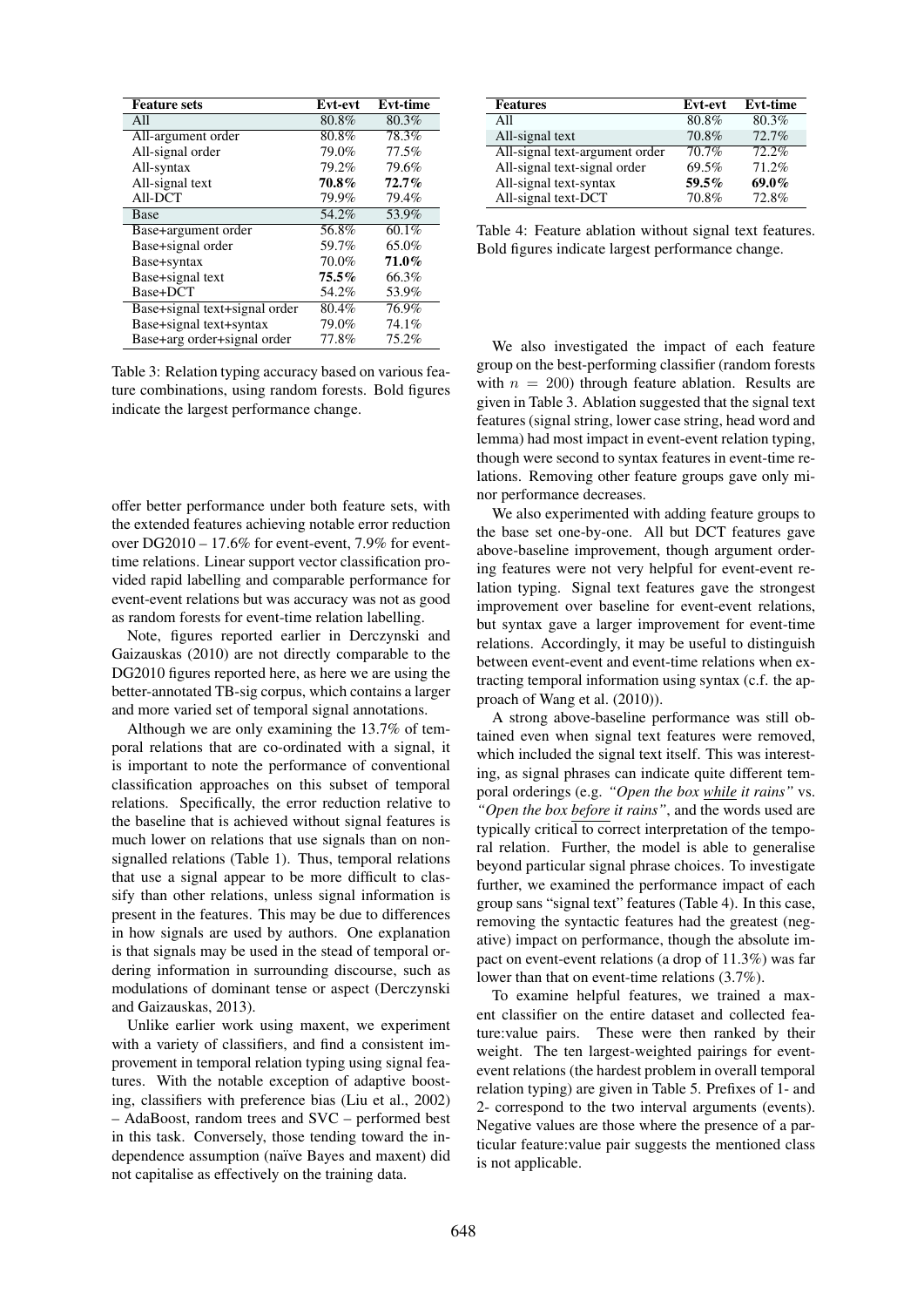| Weight   | Feature         | Value       | <b>Class</b>    |
|----------|-----------------|-------------|-----------------|
| 9.346    | 2-polarity      | <b>POS</b>  | <b>ENDS</b>     |
| $-8.713$ | 1-2-same-sent   | True        | <b>BEGINS</b>   |
| $-7.861$ | 2-aspect        | <b>NONE</b> | <b>BEGINS</b>   |
| $-7.256$ | 1-aspect        | <b>NONE</b> | <b>INCLUDES</b> |
| 6.564    | 2-sig-synt-path | NN-NP-IN    | <b>INCLUDES</b> |
| 6.519    | signal-lower    | before      | <b>ENDS</b>     |
| $-6.294$ | 2-tense         | <b>NONE</b> | <b>BEGINS</b>   |
| $-5.908$ | 2-modality      | None        | <b>ENDS</b>     |
| 5.643    | $2$ -text       | took        | <b>BEGINS</b>   |
| $-5.580$ | 1-modality      | None        | <b>ENDS</b>     |

Table 5: Top ten largest-weighted feature:value pairs.

It can be seen that BEGINS and INCLUDES relationships are not indicated if the arguments have no TimeML aspect assigned; this is what one might expect, given how aspect is used in English, with these temporal relation types corresponding to event starts and the progressive. Also, notice how a particular syntactic path, connecting adjacent nominalised event and the word *in* acting as a signal, indicate a temporal inclusion relationship. Temporal polysemy, where a word has more than one possible temporal interpretation, is also observable here (Derczynski and Gaizauskas (2011) examine this polysemy in depth). This is visible in how the temporal signal phrase *"before"* is not, as one might expect, a strong indicator of a BEFORE or even AFTER relation, but of an ENDS relationship.

#### 5 Conclusion

This paper set out to investigate the rôle of temporal signals in predicting the type of temporal relation between two intervals. The paper demonstrated the utility of temporal signals in this task, and identified approaches for using the information these signals contain, which performed consistently better than the stateof-the-art across a range of machine learning classifiers. Further, it identified the impact that signal text, signal order and syntax features had in temporal relation typing of signalled relations.

Two directions of future work are indicated. Firstly, the utility of signals prompts investigation into detecting which words in a given text occur as temporal signals. Secondly, it is intuitive that temporal signals explicitly indicate related pairs of intervals (i.e. events or times). So, the task of deciding which interval pair(s) a temporal signal co-ordinates must be approached.

Although we have found a method for achieving good temporal relation typing performance on a subset of temporal relations, the greater problem of general temporal relation typing remains. A better understanding of the semantics of events, times, signals and how they are related together through syntax may provide further insights into the temporal relation typing task.

Finally, Bethard et al. (2007) reached high temporal relation typing performance on one a subset of relations (events and times in the same sentence); we reach high temporal relation typing performance on another subset of relations – those using a temporal signal. Identifying further explicit sources of temporal information applicable to new sets of relations may reveal promising paths for investigation.

## Acknowledgements

The first author was supported by UK EPSRC grant EP/K017896/1, uComp (http://www.ucomp.eu/).

## References

- J. Allen. 1983. Maintaining knowledge about temporal intervals. *Communications of the ACM*, 26(11):832– 843.
- Y. Bestgen and W. Vonk. 1999. Temporal adverbials as segmentation markers in discourse comprehension. *Journal of Memory and Language*, 42(1):74–87.
- S. Bethard, J. Martin, and S. Klingenstein. 2007. Timelines from text: Identification of syntactic temporal relations. In *Proceedings of the International Conference on Semantic Computing*, pages 11–18.
- D. Blaheta and E. Charniak. 2000. Assigning function tags to parsed text. In *Proceedings of the meeting of the North American chapter of the Association for Computational Linguistics*, pages 234–240. ACL.
- B. Boguraev and R. K. Ando. 2005. TimeBank-Driven TimeML Analysis. In G. Katz, J. Pustejovsky, and F. Schilder, editors, *Annotating, Extracting and Reasoning about Time and Events*, number 05151 in Dagstuhl Seminar Proceedings, Dagstuhl, Germany. Internationales Begegnungs- und Forschungszentrum für Informatik (IBFI), Schloss Dagstuhl, Germany.
- D. Brée, A. Feddag, and I. Pratt. 1993. Towards a formalization of the semantics of some temporal prepositions. *Time & Society*, 2(2):219.
- L. Breiman. 2001. Random forests. *Machine Learning*, 45(1):5–32.
- N. Chambers, S. Wang, and D. Jurafsky. 2007. Classifying temporal relations between events. In *Proceedings of the 45th meeting of the Association for Computational Linguistics*, pages 173–176. ACL.
- C.-C. Chang and C.-J. Lin. 2011. LIBSVM: a library for support vector machines. *ACM Transactions on Intelligent Systems and Technology*, 2(3):27.
- K. Crammer and Y. Singer. 2002. On the algorithmic implementation of multiclass kernel-based vector machines. *The Journal of Machine Learning Research*, 2:265–292.
- H. Daumé III. 2008. MegaM: Maximum entropy model optimization package. *ACL Data and Code Repository, ADCR2008C003*, 50.